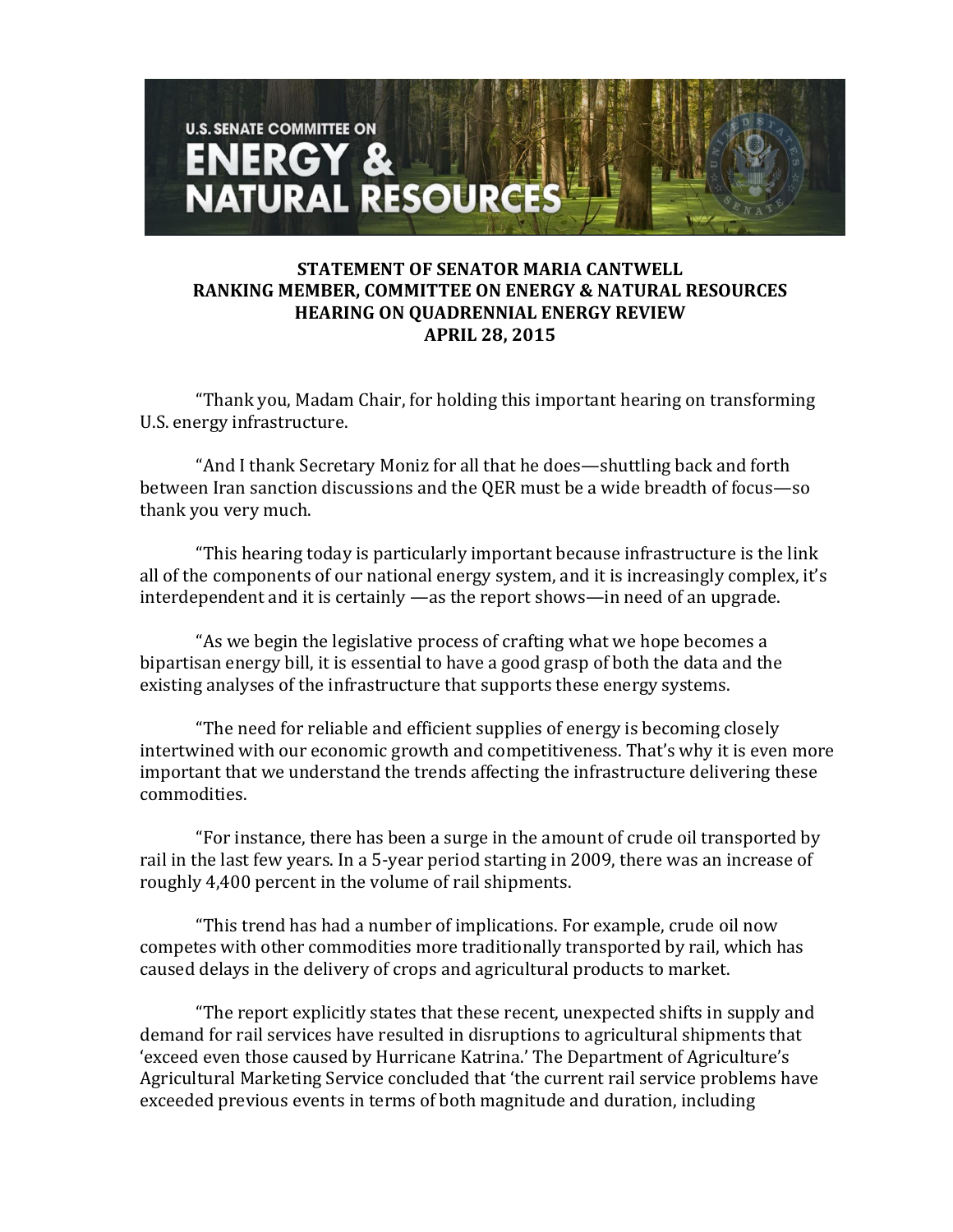Hurricane Katrina, which caused major disruptions throughout the entire agricultural transportation network.'

"A number of high-profile incidents have also underscored major safety concerns and point to the need for us to revisit existing regulatory structures.

"As the Quadrennial Energy Review notes, 'These accidents have highlighted the need for additional monitoring, enforcement and inspection, as well as setting new safety design requirements for tank cars.'

"Back here, we have all the oil and rail industries pointing fingers at one another. Some are asking serious questions about the competence of certain regulatory agencies like PHMSA within the Department of Transportation. And I want to submit an article for the record submitted that was just written last week about PHMSA.

"But I also want to thank you, Secretary Moniz, for helping to bring data to bear on these policy questions, because it is clear that our work is not done here.

"The Departments of Energy, Transportation, Agriculture and the Federal Energy Regulatory Commission must continue to develop their understanding of how rail congestion may be affecting the delivery of energy and agricultural commodities and the safety implications.

"Obviously outdated and aging infrastructure carries safety risks, and can also be a barrier to entry for new technologies.

"Investing in infrastructure upgrades enables the vast benefits of new technologies to increase efficiency, improve reliability and create jobs. In fact, projections indicate that, by 2030, the energy sector overall will employ an additional 1.5 million workers.

"And changes in the electricity sector, in particular, affect the number and types of energy jobs.

"New technologies require new skills and training in the electricity workforce. And I'm glad to see that was part of the report.

"Older business models are going to change as our economy evolves. The electricity business must keep pace with the innovation and continue to be more efficient, flexible and advanced.

"And this work is important because our grid, I believe, is a platform. It is a platform for products and services and technology—not only in the United States of America but for electricity all around the globe.

"I was struck yesterday by press reports that solar lamps were the only public lighting sources initially available in parts of Nepal, after the tragic earthquake and